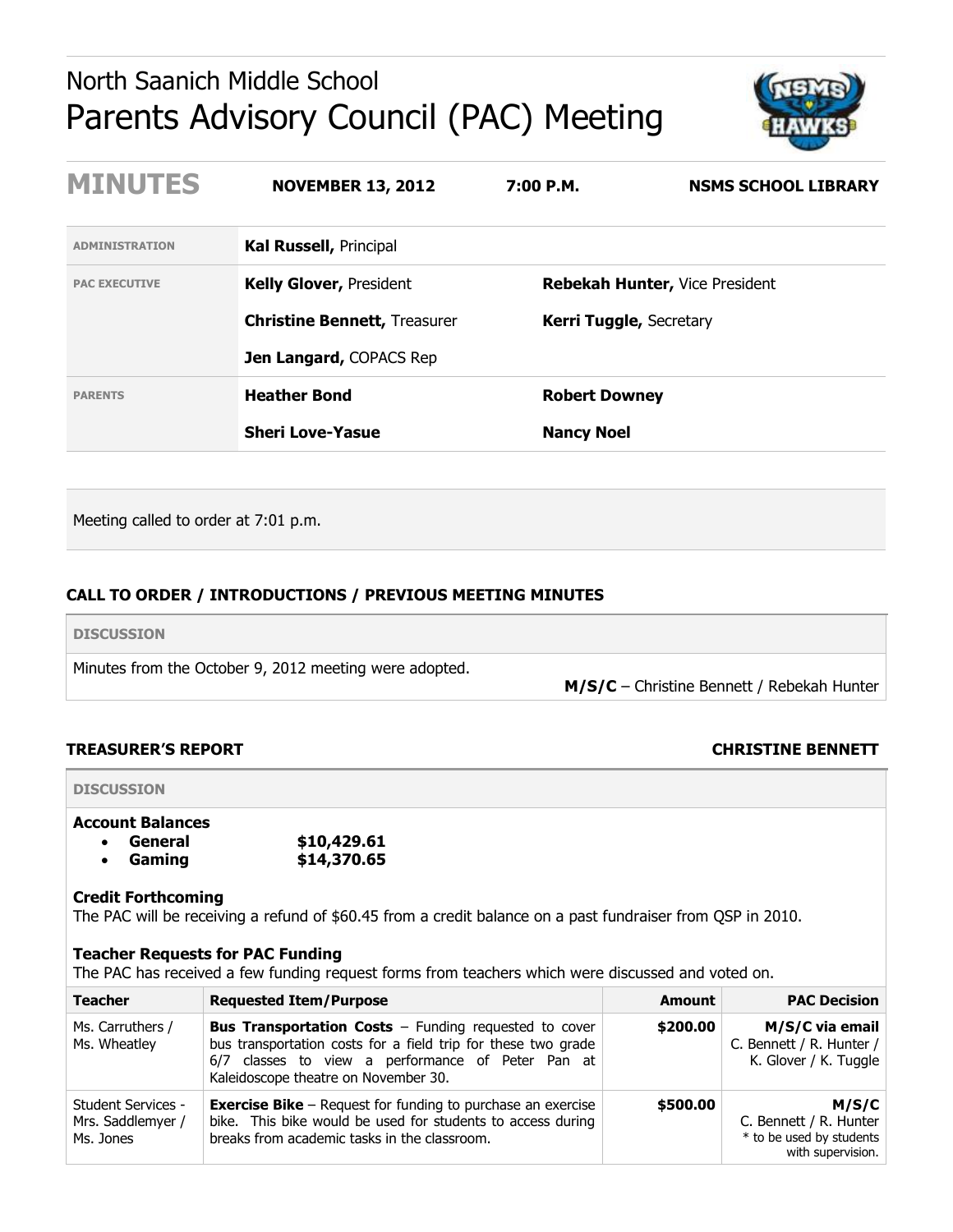### **ADMINISTRATION REPORT KAL RUSSELL**

#### **DISCUSSION**

#### **Reading Program**

Mr. Russell provided an update on the reading program for students that are struggling. There have been approximately 25 students identified that are possibly in need and they are currently in the process of being assessed. They will find books and materials and plan to set up for a start after Christmas. The plan would be anyone that is reading at a grade four level or lower would have three 30 minute reading breaks a week where they would read out loud with an adult.

### **Upcoming Events**

- **November 21** Early dismissal at 2:08 / parent-teacher interviews
- **November 22** ESL Potluck dinner / multicultural celebration
- **December 10**  Presentation by Mark Hancock (author of The Wave), parents welcome
- **December 21** School Dance they will incorporate social dance and dance skills learned in P.E. class

### **Parent Teacher Interviews**

Teachers and administration have been discussing changing the format of parent teacher interviews next year. They are thinking that there will be a meeting set up at the beginning of the year with parents and teachers where they can discuss possible student concerns and/or issues such as class communication, etc. so that issues can be addressed before classes have been on for 2-3 months.

#### **Parent Involvement Meeting**

This meeting was held on October 24 and was a successful and informative meeting. The District will be approving the five year plan for the School District next week.

#### **Newsletters / School Website**

Doug Caley will be meeting with Brock Smith (SD#63 I.T.) to update the school website. They are looking at changing the website so that there will be weekly updates with three main bulletins on the main page in place of newsletters. They are hoping these new changes will be implemented in January.

#### **School Planning Council**

Mr. Russell acknowledged that he would like to move forward with the School Planning Council but he believes that it will be more beneficial to wait until the New Year to get started.

### **VICE PRESIDENT'S REPORT REBEKAH HUNTER**

#### **DISCUSSION**

Rebekah addressed that she would like the PAC to work on getting parents to come into the school more. She suggested trying to have some mornings where the PAC could serve coffee and baked goods to encourage parents to stop and chat at morning drop off.

### **COPACS REPORT JEN LANGARD**

#### **DISCUSSION**

Jen provided a briefing of issues that were discussed at the last COPACS meeting:

#### **Parent Education Evening**

The COPACS group will be sponsoring an education evening for SD#63 middle school parents at Royal Oak Middle School in February. The topic of this session will be cyber bullying and it is open to parents and students.